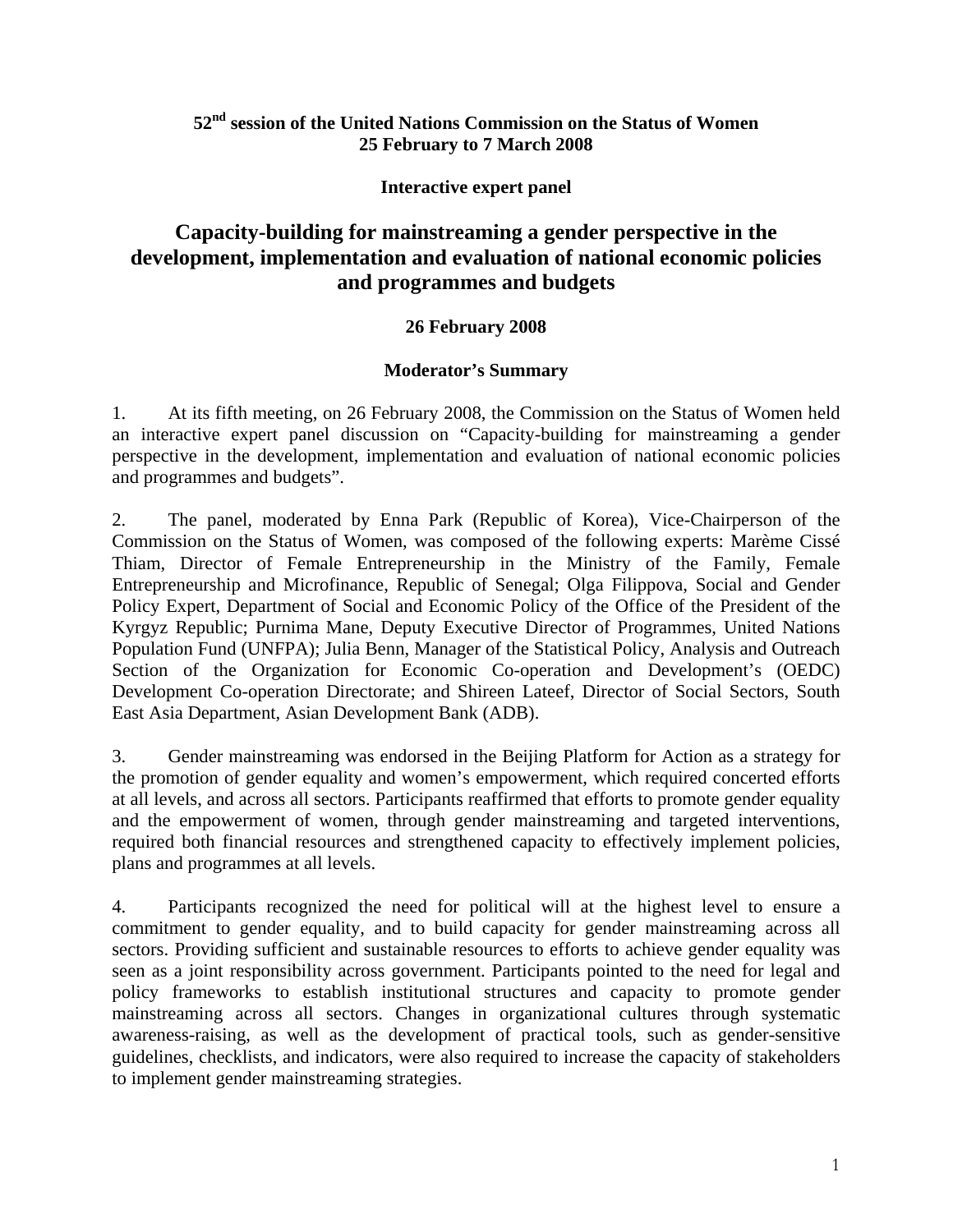5. The central role of national machineries for the advancement of women in supporting the implementation of the gender mainstreaming strategy was recognized. For national machineries to effectively engage in the development and implementation of national economic plans and policies, they needed to be strategically located, and given sufficient authority, capacity and financial resources. Participants noted that many national machineries remain marginalized in national government structures and are hampered by a lack of resources and political support. This limits their ability to advocate for, support and monitor policies and programmes on gender equality; to ensure sufficient attention to resource needs for gender equality and empowerment of women in national budgets; and to collaborate effectively with other ministries, particularly ministries of finance, to promote gender mainstreaming in national economic policies and programmes and budgets.

6. Participants identified a number of mechanisms through which capacity could be developed to increase attention to gender perspectives in national economic policies and programmes and budgets. These included legislation to promote gender equality and women's human rights; gender-responsive budgeting initiatives; gender-sensitive lending practices; women's entrepreneurship and micro-credit programmes; efforts to mainstream gender perspectives into national development plans and policies; and initiatives to strengthen and support national machineries for the advancement of women.

7. National development plans and poverty reduction strategies were important tools for identifying priorities and resource needs and provided an opportunity to integrate gender equality in national poverty reduction efforts. A number of participants reiterated the importance of linking national development strategies with gender equality policies to ensure their full and effective implementation. Gender equality should become a key priority of all national development policies – from design to evaluation, and resource needs should be properly estimated from the outset.

8. Programmes to promote women's entrepreneurship development and access to microcredit illustrated efforts to support women's economic empowerment. Legal and normative frameworks to ensure women's access to strategic resources, including land and credit are needed. Capacity-building activities to support women entrepreneurs included training in marketing, leadership, networking, organizational development, and technical skills acquisition, including in the use of ICTs. In order to create an enabling environment for women's enhanced participation in economic processes, steps had to be taken to reduce women's work load in the care economy, including by guaranteeing access to quality health care, in particular reproductive health care, as well as to education and social support systems.

9. Mainstreaming gender perspectives into national budgets was identified as an important strategy for targeting and tracking resource allocations for gender equality, and for linking resource allocations to gender equality commitments. Experiences with analyzing national budgets from the perspective of women's and men's needs and priorities were highlighted.

10. Participants shared suggestions for practical ways to incorporate gender perspectives in budgets in order to better monitor and track expenditures and revenues. These included awareness-raising and training; improving the methodology for budgetary analysis; the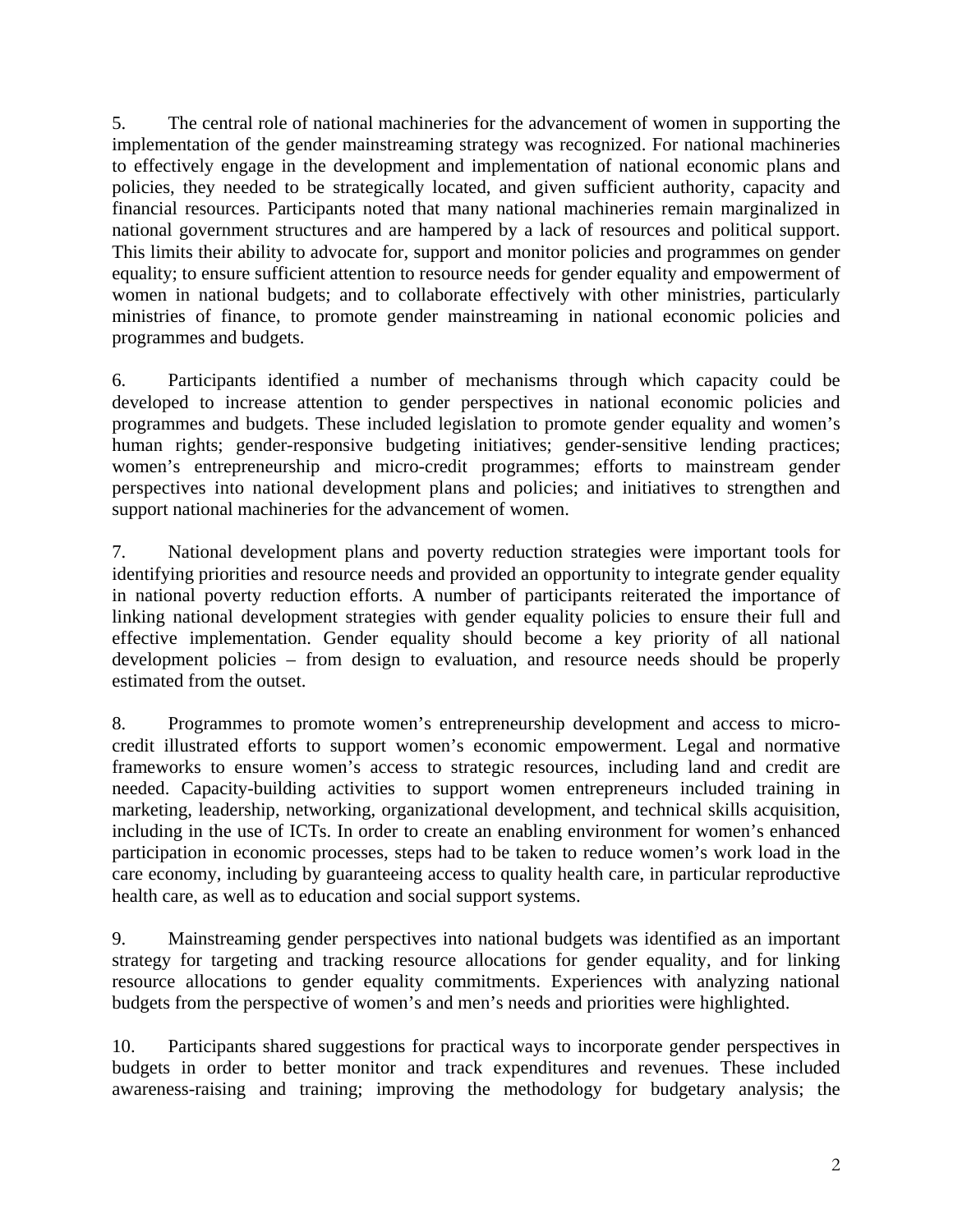development of mechanisms and tools to institutionalize gender-responsive budgeting across all sectors, and at all levels; and building capacity to improve the budgetary process itself through the use of a standardized system of codes and indicators to enable monitoring and evaluation at all stages of the budgetary process. Participants also called attention to the need for participatory and transparent budgetary processes, including the involvement of civil society; and monitoring of results, including through external assessments.

11. Participants agreed that to fully institutionalize and sustain gender-responsive budgeting initiatives, all stakeholders, including national machineries, line ministries and parliaments, must have the capacity to fully engage in the budgetary process. They advocated customized sectorspecific training and sensitization and technical capacity-building at all levels to ensure mainstreaming of gender perspectives into all sector-specific budgetary processes and public policies. Ministries of finance and other line ministries need to build capacity to develop, implement and monitor gender-sensitive policies and programmes and budgets, and national machineries need capacity to promote, support and monitor such efforts. The development and use of tools, such as guidelines, budget instructions, directives, and gender-sensitive indicators, could support such capacity-building efforts.

12. To ensure the effectiveness of gender-responsive budget strategies, and to promote greater accountability among policy makers, systems for monitoring, evaluating and tracking resource flows to support gender equality commitments were needed.

13. Participants stressed that the lack of data disaggregated by sex and gender-sensitive indicators limited effective policy-making and budgetary processes as well as monitoring and evaluation of national economic policies, plans and programmes. Efforts to support national statistical offices to develop core indicators, and increase capacity to undertake the collection and analysis of data disaggregated by sex, were noted as crucial.

14. More work had to be done to build capacity for costing activities in support of gender equality and to demonstrate the economic return of gender-sensitive programmes. Mechanisms used to illustrate gender gaps in financing included gender audits of public expenditures, examining gender budget lines in ministries, and annual ministerial reports on financing for gender equality and women's empowerment. Costing persistent inequality and assessing resource needs for policies, strategies and actions plans to promote gender equality would lead to stronger, evidence-based advocacy for increased financing for gender equality and the empowerment of women, and better informed policy-making, budgeting and programme development.

15. International development cooperation is an important mechanism for financing gender equality and women's empowerment, and participants underscored the need for adequate and predictable financing. Tools for standardized tracking and monitoring of ODA can identify whether funds target gender equality and the empowerment of women. The Organization for Economic Cooperation and Development/Development Assistance Committee (OECD/DAC) developed the gender equality policy marker to measure the amount of aid focused on gender equality and women's empowerment, by identifying activities that have gender equality as a principal or significant objective. Even though it measured only a portion of ODA, it was felt that the policy marker had been effective in quantifying contributions to support gender